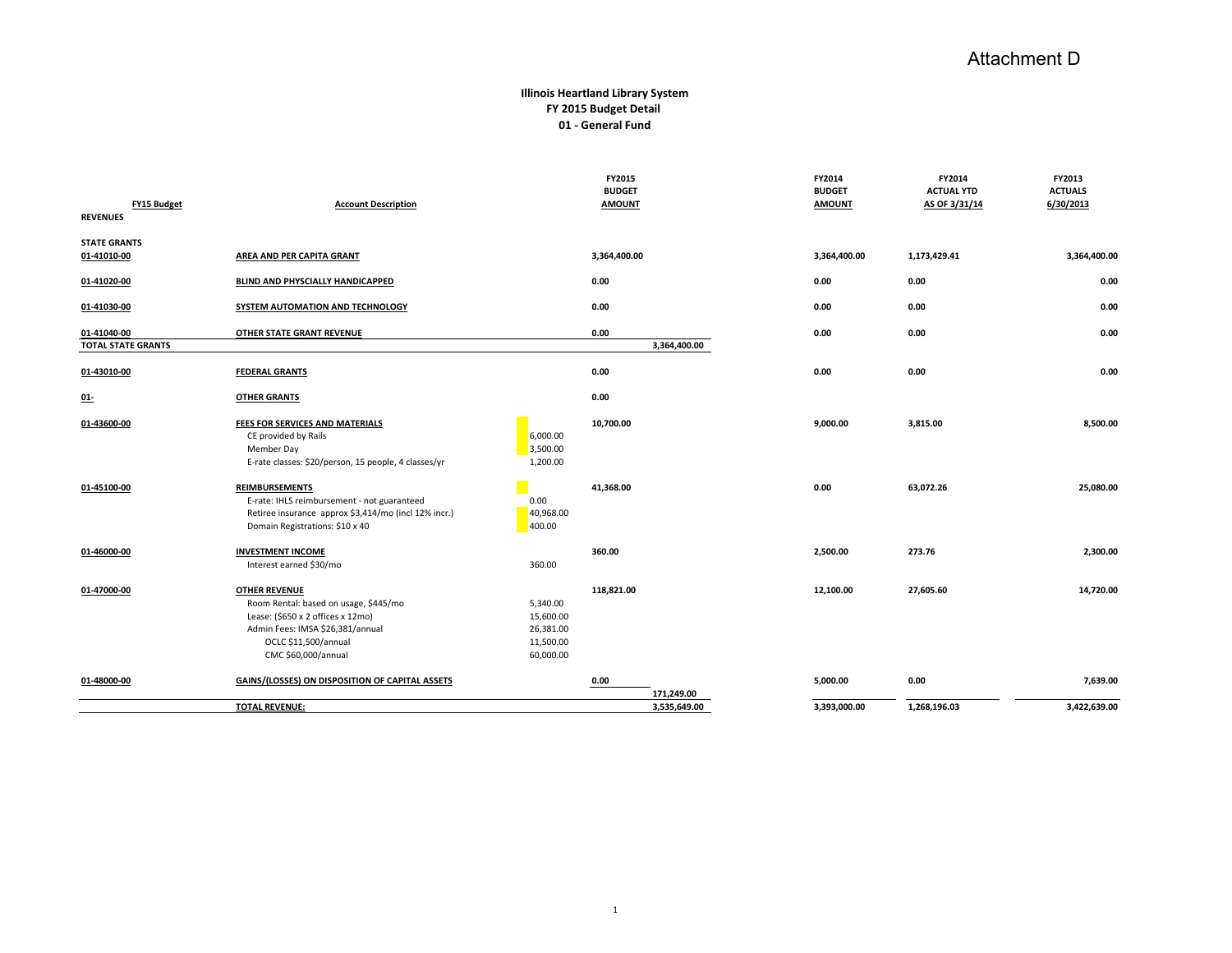|                                                 |                                                                         |                         | FY2015        | FY2014        | FY2014            | FY2013         |
|-------------------------------------------------|-------------------------------------------------------------------------|-------------------------|---------------|---------------|-------------------|----------------|
|                                                 |                                                                         |                         | <b>BUDGET</b> | <b>BUDGET</b> | <b>ACTUAL YTD</b> | <b>ACTUALS</b> |
| FY15 Budget<br><b>EXPENSES</b>                  | <b>Account Description</b>                                              |                         | <b>AMOUNT</b> | <b>AMOUNT</b> | AS OF 3/31/14     | 6/30/2013      |
| <b>PERSONNEL</b><br><b>Salaries &amp; Wages</b> |                                                                         |                         |               |               |                   |                |
| 01-50100-00                                     | <b>LIBRARY PROFESSIONALS</b>                                            |                         | 194,993.13    | 186,430.00    | 146,692.21        | 180,435.38     |
| 01-50200-00                                     | OTHER PROFESSIONALS                                                     |                         | 411,098.31    | 405,644.00    | 268,139.85        | 342,969.43     |
| 01-50300-00                                     | <b>SUPPORT SERVICES</b>                                                 |                         | 811,703.37    | 800,643.00    | 570,563.05        | 749,054.03     |
| <b>Payroll Taxes &amp; Fringe Benefits</b>      |                                                                         |                         |               |               |                   |                |
| 01-51050-00                                     | <b>SOCIAL SECURITY TAXES (FICA)</b>                                     |                         | 108,461.30    | 106,543.00    | 74,948.54         | 103,152.19     |
| 01-51100-00                                     | <b>UNEMPLOYMENT INSURANCE</b>                                           |                         | 7,139.14      | 5,276.00      | 2,460.38          | 6,600.00       |
| 01-51150-00                                     | <b>WORKERS' COMPENSATION</b>                                            |                         | 40,491.22     | 32,482.00     | 35,431.00         | 34,000.00      |
| 01-51200-00                                     | <b>RETIREMENT BENEFITS</b>                                              |                         | 168,012.34    | 360,714.00    | 157,332.58        | 376,000.00     |
| 01-51250-00                                     | HEALTH, DENTAL, AND LIFE INSURANCE                                      |                         | 228,264.00    | 203,114.00    | 139,762.58        | 232,000.00     |
|                                                 | Staff insurance<br>Retiree insurance approx \$3,414/mo (incl 12% incr.) | 187,296.00<br>40,968.00 |               |               |                   |                |
| 01-51300-00                                     | <b>OTHER FRINGE BENEFITS</b>                                            |                         | 0.00          | 860.00        | 0.00              |                |
|                                                 |                                                                         |                         |               |               |                   | 2,800.00       |
| 01-51400-00                                     | <b>TEMPORARY HELP</b>                                                   |                         | 0.00          | 0.00          | 0.00              | 62,000.00      |
|                                                 | None anticipated                                                        | 0.00                    |               |               |                   |                |
| 01-51600-00                                     | <b>RECRUITING</b>                                                       |                         | 6,000.00      | 8,010.00      | 11,368.92         | 9,400.00       |
|                                                 | Background checks & drug screening                                      | 2,000.00                |               |               |                   |                |
|                                                 | Job Fairs & community events                                            | 1,000.00                |               |               |                   |                |
|                                                 | Posting positions - web & print media                                   | 3,000.00                |               |               |                   |                |
| <b>TOTAL PERSONNEL</b>                          |                                                                         |                         | 1,976,162.81  |               |                   |                |
| <b>LIBRARY MATERIALS</b>                        |                                                                         |                         |               |               |                   |                |
| 01-51700-00                                     | PRINT MATERIALS                                                         |                         | 100.00        | 100.00        | 31.77             | 7,820.00       |
| 01-51750-00                                     | <b>NONPRINT MATERIALS</b>                                               |                         | 0.00          | 0.00          | 0.00              | 0.00           |
| 01-51800-00                                     | <b>E-RESOURCES</b>                                                      |                         | 0.00          | 0.00          | 0.00              | 0.00           |
| <b>TOTAL LIBRARY MATERIALS</b>                  |                                                                         |                         | 100.00        |               |                   |                |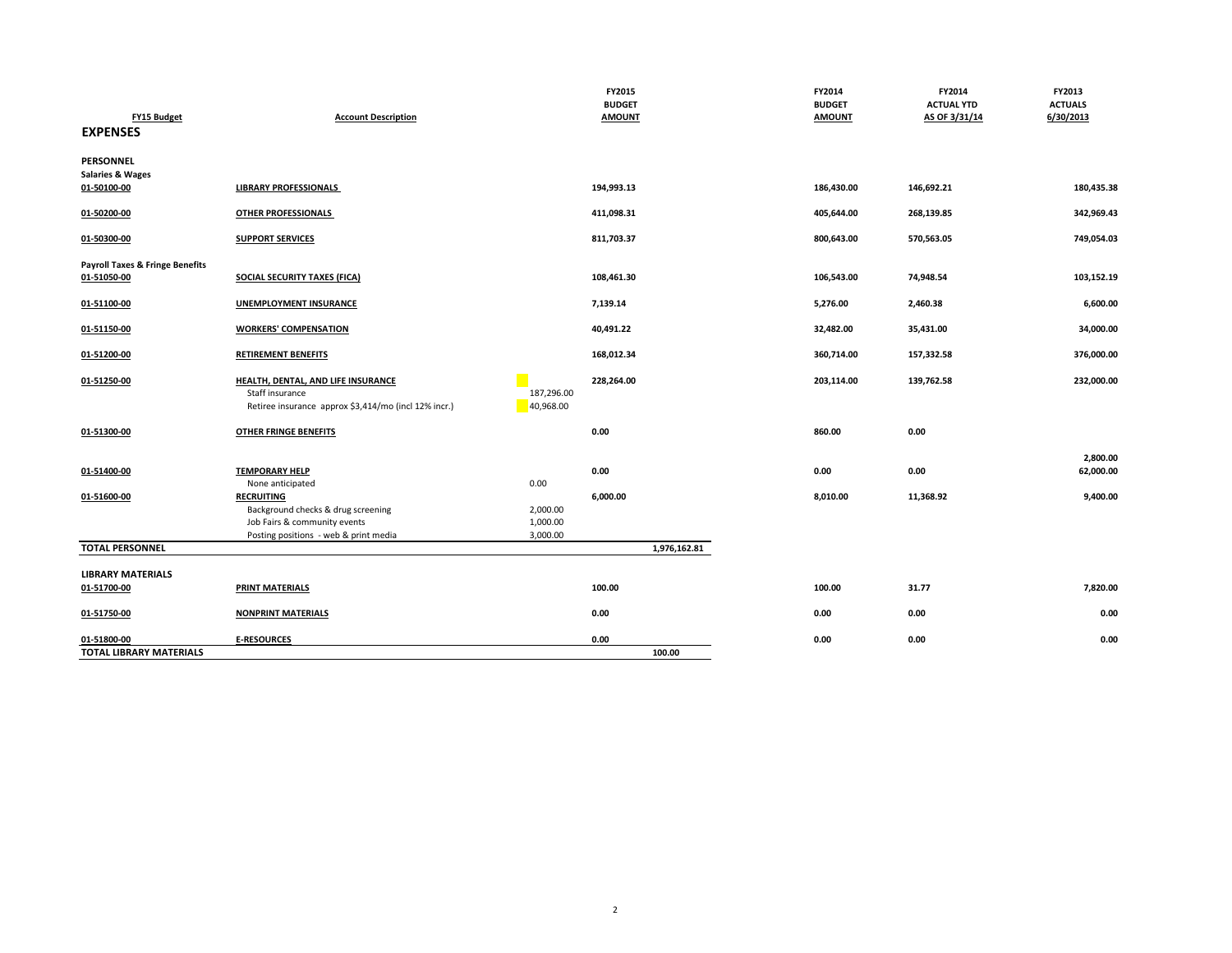| <b>FY15 Budget</b><br><b>BUILDINGS &amp; GROUNDS</b> | <b>Account Description</b>                                                                                                                                                        |                                  | FY2015<br><b>BUDGET</b><br><b>AMOUNT</b> | FY2014<br><b>BUDGET</b><br><b>AMOUNT</b> | FY2014<br><b>ACTUAL YTD</b><br>AS OF 3/31/14 | FY2013<br><b>ACTUALS</b><br>6/30/2013 |
|------------------------------------------------------|-----------------------------------------------------------------------------------------------------------------------------------------------------------------------------------|----------------------------------|------------------------------------------|------------------------------------------|----------------------------------------------|---------------------------------------|
| 01-52050-00                                          | <b>RENT</b><br>DuQuoin rent per lease agreement \$4,500/mo                                                                                                                        | 54,000.00                        | 54,000.00                                | 72,024.00                                | 41,604.00                                    | 21,600.00                             |
| 01-52100-00                                          | <b>UTILITIES</b><br>Approx \$4500/mo                                                                                                                                              | 54,000.00                        | 54,000.00                                | 82,620.00                                | 35,651.20                                    | 59,599.00                             |
| 01-52150-00                                          | <b>PROPERY INSURANCE</b><br>Property Ins paid to FCCI \$15,500 FY2014, add 10%                                                                                                    | 17,050.00                        | 17,050.00                                | 20,000.00                                | 15,127.00                                    | 14,013.00                             |
| 01-52200-00                                          | <b>REPAIRS AND MAINTENANCE (BUILDING &amp; GROUNDS)</b><br>Same anticipated level as FY2014 actual -<br>approx \$5,835/mo                                                         | 70,000.00                        | 70,000.00                                | 45,637.00                                | 56,059.37                                    | 36,000.00                             |
| 01-52250-00                                          | <b>CUTODIAL/JANITORIAL SERVICE AND SUPPLIES</b><br>Cleaning services - Edwardsville \$610/mo<br>Cleaning supplies: soap, trash bags, towels, etc<br>Overall same as FY2014 budget | 7,320.00<br>14,680.00            | 22,000.00                                | 22,444.00                                | 13,212.29                                    | 13,500.00                             |
| 01-52300-00                                          | <b>OTHER BUILDING AND GROUNDS</b><br>E(01): Trash \$205/mo, Pest \$60/mo, Burglar \$115/mo<br>Misc \$175/mo                                                                       | 6,670.00                         | 16,000.00                                | 14,428.00                                | 17,778.70                                    | 12,000.00                             |
|                                                      | C(02): Trash \$275, Pest \$35, Burglar \$110, Misc \$100<br>D(04): Trash \$50, Pest \$110, Water \$35, Misc \$60                                                                  | 6,250.00<br>3,080.00             |                                          |                                          |                                              |                                       |
| <b>TOTAL BUILDINGS &amp; GROUNDS</b>                 |                                                                                                                                                                                   |                                  | 233,050.00                               |                                          |                                              |                                       |
| <b>VEHICLE EXPENSES</b>                              |                                                                                                                                                                                   |                                  |                                          |                                          |                                              |                                       |
| 01-52550-00                                          | <b>FUEL-DELIVERY</b><br>FY2014 approx \$10,825/mo plus a 15% increase                                                                                                             | 150,000.00                       | 150,000.00                               | 170,914.00                               | 103,906.89                                   | 150,000.00                            |
| 01-52560-00                                          | <b>FUEL-CONSULTING/OTHER</b><br>Approx \$1,975/mo (FY2014) x 12 mo same usage                                                                                                     | 24,000.00                        | 24,000.00                                | 14,091.00                                | 19,126.38                                    | 10,600.00                             |
| 01-52600-00                                          | REPAIR AND MAINTENANCE-DELIVERY<br>Oil changes, repairs, tires, wipers, tows, etc.                                                                                                | 35,000.00                        | 35,000.00                                | 22,700.00                                | 21,232.19                                    | 29,800.00                             |
| 01-52610-00                                          | REPAIR AND MAINTENANCE-CONSULTING/OTHER<br>Oil changes, misc repairs<br>Vehicles Cleaning: Full detail 2x/year (9 vehicles x \$150 ec)                                            | 8,000.00<br>2,700.00             | 10,700.00                                | 3,200.00                                 | 1,238.74                                     | 1,300.00                              |
| 01-52650-00                                          | VEHICHLE INSURANCE-DELIVERY<br>Auto Insurance - Paid to FCCI - Delivery Vans                                                                                                      | 15,225.00                        | 15,225.00                                | 24,456.00                                | 20,605.00                                    | 22,427.00                             |
| 01-52660-00                                          | VEHICLE INSURANCE-CONSULTING/OTHER<br>Auto Insurance - Paid to FCCI - Consultant Vehicles                                                                                         | 5,775.00                         | 5,775.00                                 | 0.00                                     | 0.00                                         | 0.00                                  |
| 01-52700-00                                          | <b>VEHICLE LEASING &amp; RENT-DELIVERY</b>                                                                                                                                        |                                  | 0.00                                     | 0.00                                     | 0.00                                         | 37.00                                 |
| 01-52710-00                                          | VEHICLE LEASING & RENT-CONSULTING/OTHER                                                                                                                                           |                                  | 0.00                                     | 0.00                                     | 0.00                                         | 0.00                                  |
| 01-52750-00                                          | OTHER VEHICLE EXPENSE-DELIVERY<br>Licensing new vehicles \$95 ea, snow brushes, etc.<br>Car washes: \$450 x 3 locations<br>Signage: \$25 X 100 signs                              | 1,250.00<br>1,350.00<br>2,500.00 | 5,100.00                                 | 1,000.00                                 | 1,435.00                                     | 2,225.00                              |
| 01-52760-00                                          | OTHER VEHICLE EXPENSE-CONSULTING/OTHER<br>Car washes, etc.                                                                                                                        | 100.00                           | 100.00                                   | 0.00                                     | 0.00                                         | 0.00                                  |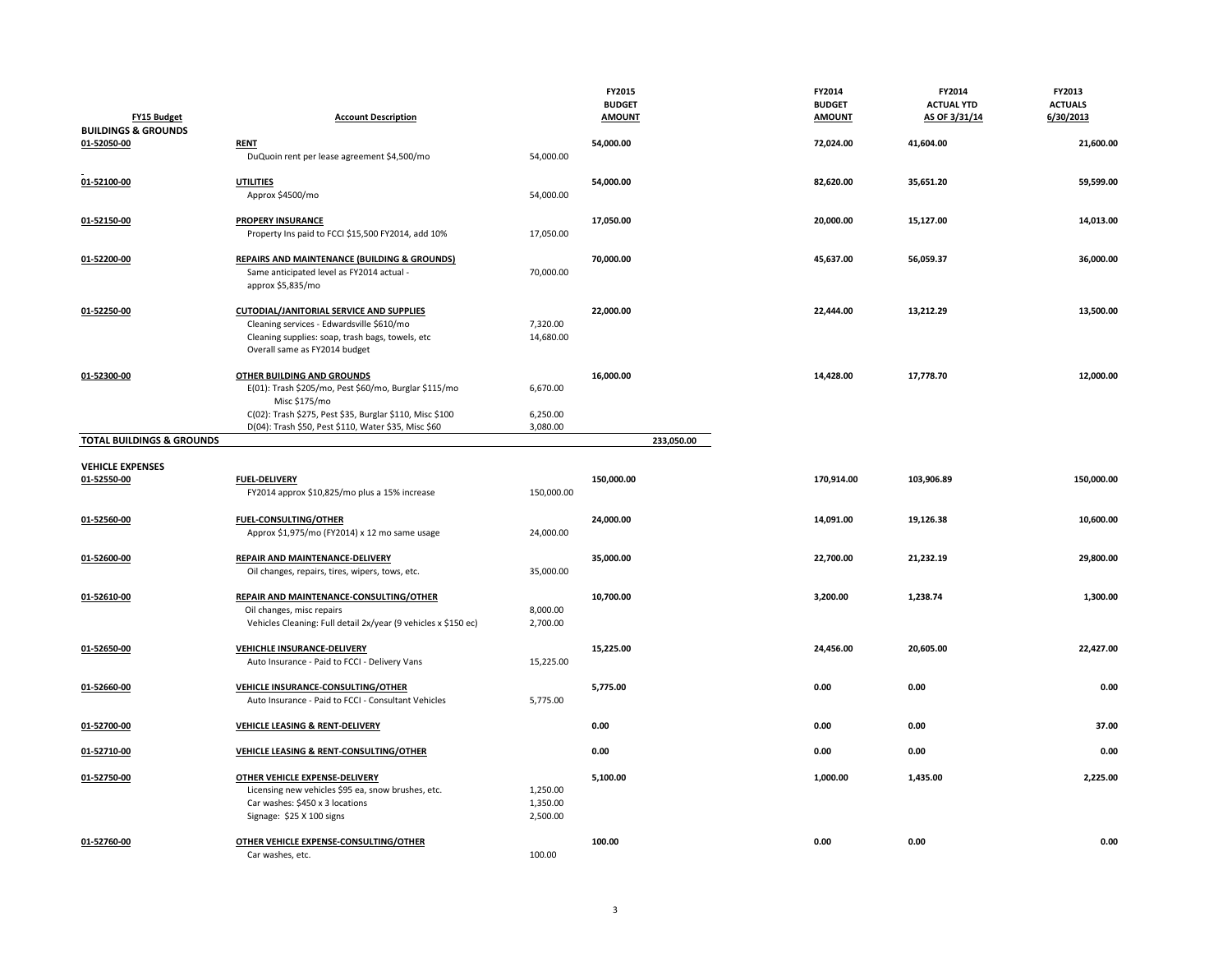|                                                   |                                                             |          | FY2015        | FY2014        | FY2014            | FY2013         |
|---------------------------------------------------|-------------------------------------------------------------|----------|---------------|---------------|-------------------|----------------|
|                                                   |                                                             |          | <b>BUDGET</b> | <b>BUDGET</b> | <b>ACTUAL YTD</b> | <b>ACTUALS</b> |
| FY15 Budget                                       | <b>Account Description</b>                                  |          | <b>AMOUNT</b> | <b>AMOUNT</b> | AS OF 3/31/14     | 6/30/2013      |
| <b>TOTAL VEHICLE EXPENSES</b>                     |                                                             |          | 245,900.00    |               |                   |                |
| TRAVEL AND CONTINUING EDUCATION - STAFF AND BOARD |                                                             |          |               |               |                   |                |
| 01-53050-00                                       | <b>IN-STATE TRAVEL</b>                                      |          | 24,920.00     | 14,997.00     | 9,689.52          | 17,050.00      |
|                                                   | BOD Mileage approx \$550/mo                                 | 6,600.00 |               |               |                   |                |
|                                                   | Exec Team travel to other locations: \$80 hotel, \$40 food  | 5,760.00 |               |               |                   |                |
|                                                   | Troy (17), Ellen (2), Leslie (3), Kathy (6), Susan (20)     |          |               |               |                   |                |
|                                                   | Staff travel to other locations: 12 x (\$80+\$40)           | 1,440.00 |               |               |                   |                |
|                                                   | Staff travel to other locations: 18 x \$40 (meals only)     | 720.00   |               |               |                   |                |
|                                                   | Exec Team travel to Rails: Leslie (3), Susan (3), Ellen (2) | 960.00   |               |               |                   |                |
|                                                   | Rails Mtg: 7 people x 2 nights w/ meals (\$80+\$40)         | 1,680.00 |               |               |                   |                |
|                                                   | Staff travel to Libraries: approx 2/mo                      | 2,880.00 |               |               |                   |                |
|                                                   | ILA x 4: 3 nights x \$80, 3 days meals x \$40               | 1,080.00 |               |               |                   |                |
|                                                   | ISLMA x 2: 2 nights x \$80, 3 days meals x \$60             | 680.00   |               |               |                   |                |
|                                                   | On the Frontlines x 1: 1 night x \$80, 1 day meals x \$40   | 120.00   |               |               |                   |                |
|                                                   | ALA Midwinter: none                                         | 0.00     |               |               |                   |                |
|                                                   | <b>BOD Parliamentary Procedure Training</b>                 | 3,000.00 |               |               |                   |                |
| 01-53100-00                                       | <b>OUT-OF-STATE TRAVEL</b>                                  |          | 10,190.00     | 5,176.00      | 0.00              | 0.00           |
|                                                   | ALA - 1: hotel \$190 x 5 nights, meals \$71 x 5 days        | 1,876.00 |               |               |                   |                |
|                                                   | airfare \$500                                               |          |               |               |                   |                |
|                                                   | Computers in Libraries - airfare, food, hotel               | 1,925.00 |               |               |                   |                |
|                                                   | PUG - 3 people, (airfare, food, hotel)                      | 5,565.00 |               |               |                   |                |
|                                                   | PUG pre-conf training x 1: \$150x4 nights, \$56 food x 4    | 824.00   |               |               |                   |                |
|                                                   | PLA - off year                                              |          |               |               |                   |                |
| 01-53150-00                                       | <b>REGISTRATION AND MEETINGS, OTHER FEES</b>                |          | 16,311.00     | 2,295.00      | 7,258.17          | 3,506.00       |
|                                                   | ILA - 4: 2 member \$200, 2 non-member \$250                 | 900.00   |               |               |                   |                |
|                                                   | ISLMA - 2 x \$150 (member)                                  | 300.00   |               |               |                   |                |
|                                                   | ALA - 1 x \$250 (member)                                    | 250.00   |               |               |                   |                |
|                                                   | Computers In Libraries - 1 x \$350                          | 350.00   |               |               |                   |                |
|                                                   | PUG - 3 x \$300                                             | 900.00   |               |               |                   |                |
|                                                   | Booth - ILA                                                 | 1,500.00 |               |               |                   |                |
|                                                   | Booth - ISLMA                                               | 550.00   |               |               |                   |                |
|                                                   | Staff attending workshops 12 x \$100                        | 1,200.00 |               |               |                   |                |
|                                                   | Staff training                                              | 2,000.00 |               |               |                   |                |
|                                                   | Chamber dues \$230 & \$111                                  | 341.00   |               |               |                   |                |
|                                                   | BOD Mtg Expenses approx \$65/qtr                            | 260.00   |               |               |                   |                |
|                                                   | Staff BOD Dinners 8 people x \$20 x 11 months               | 1,760.00 |               |               |                   |                |
|                                                   | Wellness programs (weight loss, gym, ball game, state fair) | 3,000.00 |               |               |                   |                |
|                                                   | Staff retreat (annually)                                    | 3,000.00 |               |               |                   |                |
|                                                   | TOTAL TRAVEL AND CONTINUING EDUCATION - STAFF AND BOARD     |          | 51,421.00     |               |                   |                |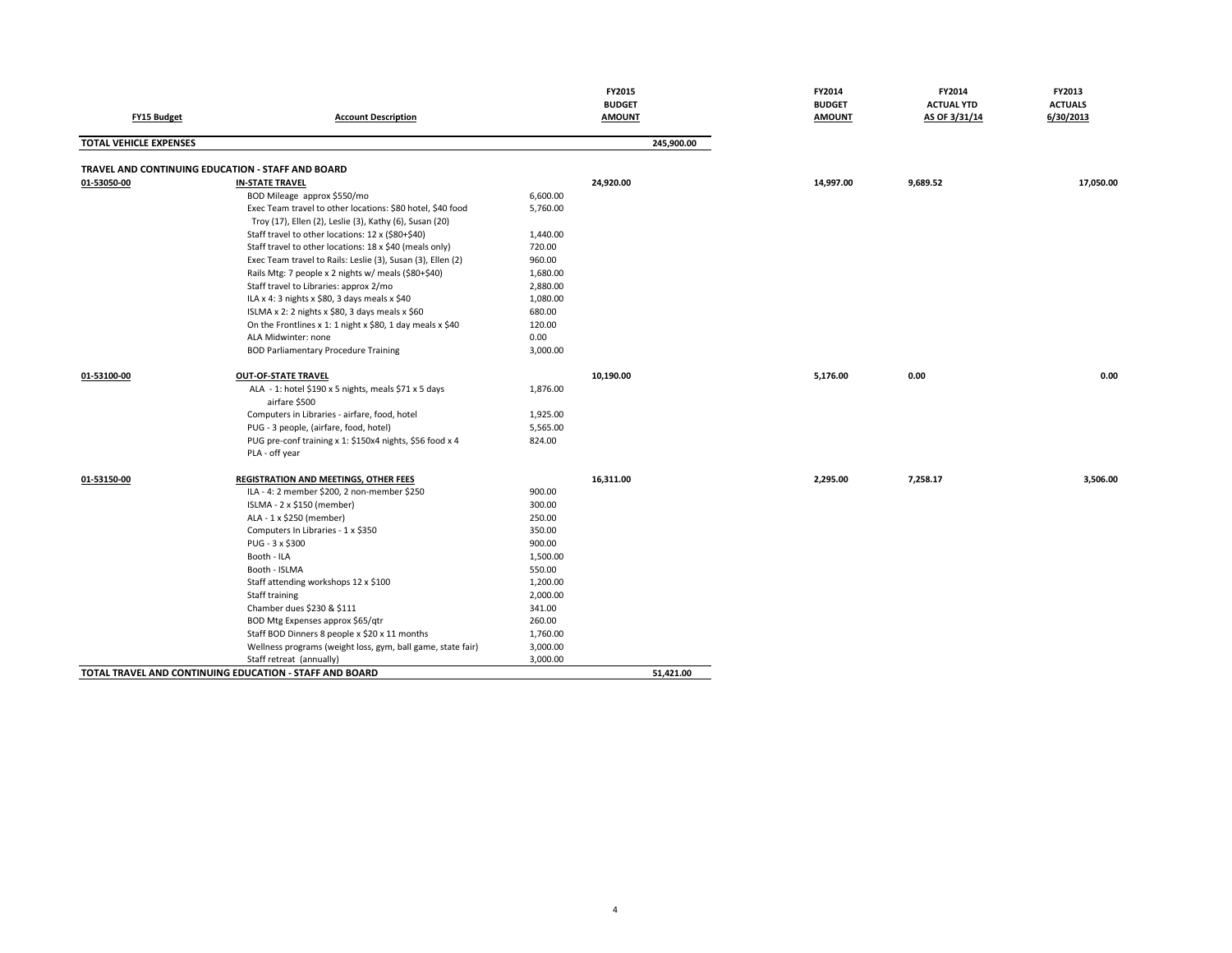|                                       |                                                                     |           | FY2015        |      | FY2014                 | FY2014<br>FY2013                    |
|---------------------------------------|---------------------------------------------------------------------|-----------|---------------|------|------------------------|-------------------------------------|
|                                       |                                                                     |           | <b>BUDGET</b> |      | <b>BUDGET</b>          | <b>ACTUAL YTD</b><br><b>ACTUALS</b> |
| <b>FY15 Budget</b>                    | <b>Account Description</b>                                          |           | <b>AMOUNT</b> |      | <b>AMOUNT</b>          | 6/30/2013<br>AS OF 3/31/14          |
|                                       | <b>CONTINUING EDUCATION AND MEETINGS-OTHER THAN STAFF AND BOARD</b> |           |               |      |                        |                                     |
| 01-532000-00                          | <b>CONFERENCES AND CONTINUING EDUCATION MEETINGS</b>                |           | 3,500.00      |      |                        |                                     |
|                                       | Member Day: Speakers, supplies, etc.                                | 3,500.00  |               |      |                        |                                     |
|                                       | (Off-setting revenue 01-43600)                                      |           |               |      |                        |                                     |
| 01-53230-00                           | <b>HONORARIA</b>                                                    |           | 0.00          | 0.00 | 0.00                   | 0.00                                |
| 01-53250-00                           | <b>MATERIALS AND SUPPLIES</b>                                       |           | 0.00          |      | 800.00<br>31.03        | 35.00                               |
| 01-53350-00                           | <b>MEETING</b>                                                      |           | 0.00          |      | 4,000.00<br>925.15     | 1,350.00                            |
| 01-53400-00                           | OTHER CONTINUING EDUCATION                                          |           | 0.00          |      | 8,000.00<br>0.00       | 345.00                              |
|                                       |                                                                     |           |               |      |                        |                                     |
| 01-53500-00                           | <b>PUBLIC RELATIONS</b>                                             |           | 0.00          | 0.00 | 0.00                   |                                     |
|                                       | None planned                                                        | 0.00      |               |      |                        |                                     |
| 01-53750-00                           | <b>LIABILITY INSURANCE</b>                                          |           | 9,750.00      |      | 16,530.00<br>17,852.70 | 13,100.00                           |
|                                       | Umbrella & Multi-line (Gen. Liab + Crime)                           | 8,000.00  |               |      |                        |                                     |
|                                       | Treasurer's Bond                                                    | 1,750.00  |               |      |                        |                                     |
|                                       | TOAL CONTINUING EDUCATION AND MEETINGS-OTHER THAN STAFF AND BOARD   |           | 13,250.00     |      |                        |                                     |
|                                       |                                                                     |           |               |      |                        |                                     |
| SUPPLIES, POSTAGE, AND PRINTING       |                                                                     |           |               |      |                        |                                     |
| 01-54100-00                           | <b>COMPUTER SOFTWARE &amp; SUPPLIES (&lt;\$5,000/ITEM)</b>          |           | 38,000.00     |      | 35,850.00<br>16,575.69 | 11,400.00                           |
|                                       | Historical usage approx \$10,000/yr                                 | 10,000.00 |               |      |                        |                                     |
|                                       | VTEL Upgrade (for things less than \$5,000)                         | 4,000.00  |               |      |                        |                                     |
|                                       | Tablets for delivery                                                | 12,000.00 |               |      |                        |                                     |
|                                       | New laptops: 6 x \$2,000ea                                          | 12,000.00 |               |      |                        |                                     |
| 01-54150-00                           | GENERAL OFFICE SUPPLIES & EQUIPMENT (<\$5,000/ITEM)                 |           | 14,050.00     |      | 10,800.00<br>11,168.51 | 6,500.00                            |
|                                       | Approx \$1125/month based on usage                                  | 13,500.00 |               |      |                        |                                     |
|                                       | Paper shredder                                                      | 550.00    |               |      |                        |                                     |
|                                       |                                                                     |           |               |      |                        |                                     |
| 01-54200-00                           | <b>POSTAGE</b>                                                      |           | 2,000.00      |      | 8,100.00<br>1,772.78   | 3,910.00                            |
|                                       | approx \$2,000 based on usage                                       | 2,000.00  |               |      |                        |                                     |
| 01-54250-00                           | <b>BINDING</b>                                                      |           | 0.00          | 0.00 | 0.00                   | 0.00                                |
|                                       |                                                                     |           |               |      |                        |                                     |
| 01-54270-00                           | <b>LIBRARY SUPPLIES</b>                                             |           | 0.00          | 0.00 | 0.00                   | 0.00                                |
|                                       |                                                                     |           |               |      |                        |                                     |
| 01-54280-00                           | <b>DELIVERY SUPPLIES</b>                                            |           | 15,500.00     |      | 15,800.00<br>5,229.19  | 7,500.00                            |
|                                       | Totes, tape, hand truck supplies, etc                               | 15,500.00 |               |      |                        |                                     |
| 01-54300-00                           | <b>OTHER SUPPLIES</b>                                               |           | 150.00        | 0.00 | 127.11                 | 0.00                                |
|                                       | Misc other supplies                                                 | 150.00    |               |      |                        |                                     |
| TOTAL SUPPLIES, POSTAGE, AND PRINTING |                                                                     |           | 69.700.00     |      |                        |                                     |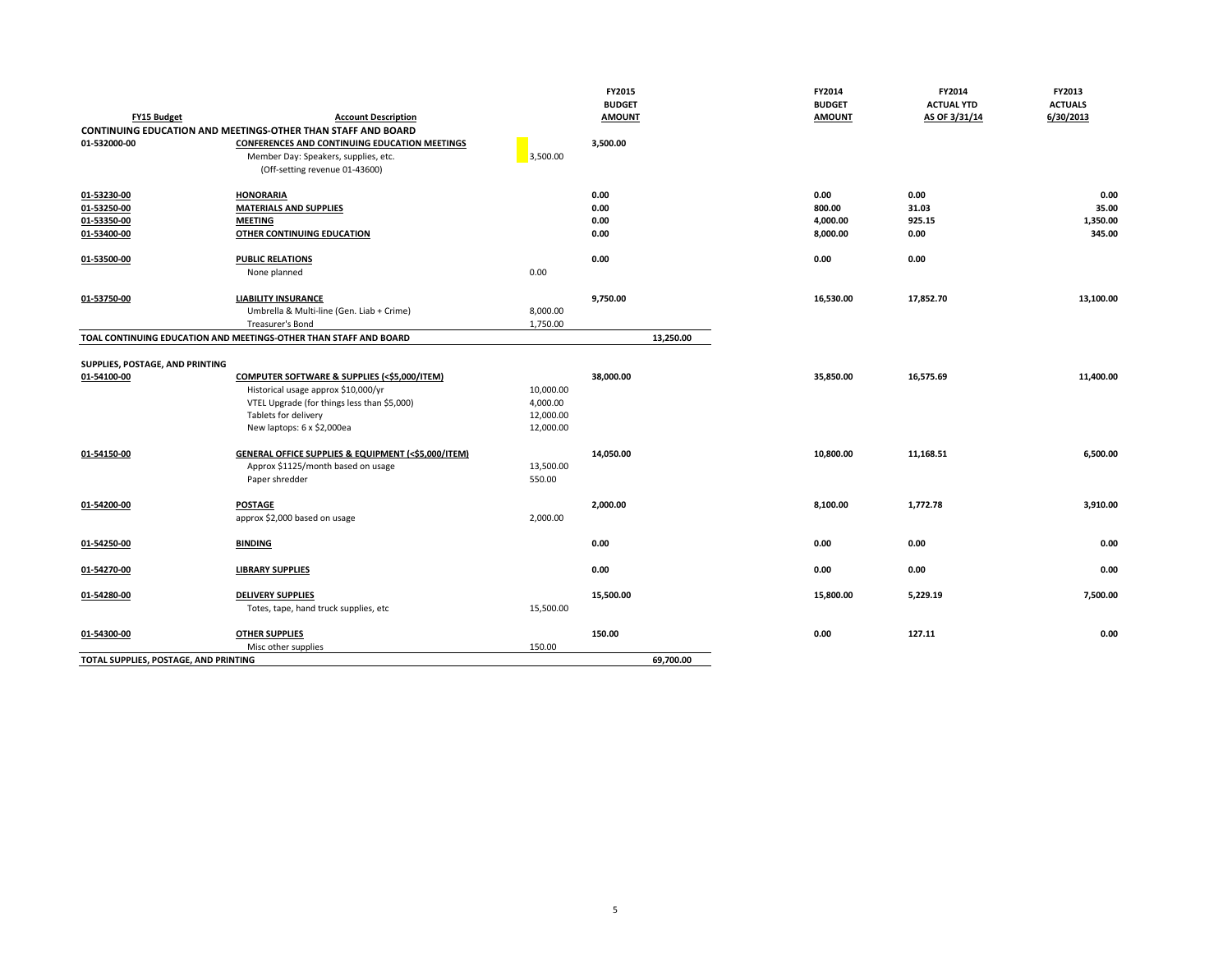|                                                   |                                                              |           | FY2015        | FY2014        | FY2014            | FY2013         |
|---------------------------------------------------|--------------------------------------------------------------|-----------|---------------|---------------|-------------------|----------------|
|                                                   |                                                              |           | <b>BUDGET</b> | <b>BUDGET</b> | <b>ACTUAL YTD</b> | <b>ACTUALS</b> |
| <b>FY15 Budget</b>                                | <b>Account Description</b>                                   |           | <b>AMOUNT</b> | <b>AMOUNT</b> | AS OF 3/31/14     | 6/30/2013      |
| <b>TELEPHONE &amp; TELECOMMUNICATIONS</b>         |                                                              |           |               |               |                   |                |
| 01-54500-00                                       | <b>TELEPHONE</b>                                             |           | 24,360.00     | 0.00          | 0.00              | 2,410.00       |
|                                                   | MCI - toll free line \$50/mo                                 | 600.00    |               |               |                   |                |
|                                                   | Conference Calls \$100/mo                                    | 1,200.00  |               |               |                   |                |
|                                                   | Cell Phone: \$275/mo                                         | 3,300.00  |               |               |                   |                |
|                                                   | Fax Line: \$70/mo (01), \$130/mo (02)                        | 2,400.00  |               |               |                   |                |
|                                                   | Local & LD: \$1,700 (01), \$340 (02) + \$90 (02), \$430 (04) | 15,360.00 |               |               |                   |                |
|                                                   | Misc. telephone charges \$250/mo                             | 1,500.00  |               |               |                   |                |
|                                                   |                                                              |           |               |               |                   |                |
| 01-54550-00                                       | <b>LOCAL AND LONG DISTANCE</b>                               |           | 0.00          | 17,320.00     | 26,198.87         | 26,900.00      |
| 01-54600-00                                       | <b>TELECOMMUNICATIONS</b>                                    |           | 28,884.00     | 53,372.00     | 24,414.47         | 16,230.00      |
|                                                   | MIFI x 5: \$39/mo                                            | 2,340.00  |               |               |                   |                |
|                                                   |                                                              |           |               |               |                   |                |
|                                                   | ActSoft - Van GPS \$1,125/qtr FY2014 (01)                    | 4,500.00  |               |               |                   |                |
|                                                   | Verizon: GPS (04) \$300/mo                                   | 3,600.00  |               |               |                   |                |
|                                                   | ICN Filtering \$202/mo                                       | 2,424.00  |               |               |                   |                |
|                                                   | VTEL lease & registration (\$475 + \$120)/mo                 | 7,140.00  |               |               |                   |                |
|                                                   | Clearwave \$340/mo (internet)                                | 4,080.00  |               |               |                   |                |
|                                                   | Misc telecom \$400/mo                                        | 4,800.00  |               |               |                   |                |
| TOTAL TELEPHONE & TELECOMMUNICATIONS              |                                                              |           | 53,244.00     |               |                   |                |
|                                                   |                                                              |           |               |               |                   |                |
| <b>EQUIPMENT RENTAL, REPAIR &amp; MAINTENANCE</b> |                                                              |           |               |               |                   |                |
| 01-55050-00                                       | <b>EQUIPMENT RENTAL</b>                                      |           | 16,900.00     | 12,000.00     | 14,348.28         | 12,500.00      |
|                                                   | Williams lease - copier (Edwardsville) approx \$600/mo       | 7,200.00  |               |               |                   |                |
|                                                   | Xerox lease - copier (Champaign) \$750/mo                    | 9,000.00  |               |               |                   |                |
|                                                   | Lazerware - printer (DuQuoin) \$175/qtr                      | 700.00    |               |               |                   |                |
| 01-55100-00                                       | <b>EQUIPMENT REPAIR &amp; MAINTENANCE AGREEMENTS</b>         |           | 1,500.00      | 15,598.00     | 2,012.29          | 1,100.00       |
|                                                   |                                                              | 1,500.00  |               |               |                   |                |
| TOTAL EQUIPMENT RENTAL, REPAIR, & MAINTENANCE     | Generator (based on historical amounts)                      |           | 18,400.00     |               |                   |                |
|                                                   |                                                              |           |               |               |                   |                |
| <b>PROFESSIONAL SERVICES</b>                      |                                                              |           |               |               |                   |                |
| 01-55600-00                                       | LEGAL                                                        |           | 30,000.00     | 15,000.00     | 22,988.35         | 25,350.00      |
|                                                   | Real Estate, Personnel, etc. increased actual over FY14      | 30,000.00 |               |               |                   |                |
|                                                   |                                                              |           |               |               |                   |                |
| 01-55650-00                                       | <b>ACCOUNTING</b>                                            |           | 25,000.00     | 15,000.00     | 24,005.43         | 15,977.00      |
|                                                   | Audit (excludes SHARE)                                       | 20,000.00 |               |               |                   |                |
|                                                   | <b>Consulting Fees</b>                                       | 5,000.00  |               |               |                   |                |
|                                                   |                                                              |           |               |               |                   |                |
| 01-55700-00                                       | <b>CONSULTING</b>                                            |           | 15,000.00     | 15,000.00     | 0.00              | 3,408.00       |
|                                                   | Long-range plan                                              | 15,000.00 |               |               |                   |                |
|                                                   |                                                              |           |               |               |                   |                |
| 01-55800-00                                       | <b>CONTRACTUAL STAFF</b>                                     |           | 0.00          | 0.00          | 387.50            | 0.00           |
|                                                   | None planned                                                 | 0.00      |               |               |                   |                |
| TOTAL PROFESSIONAL SERVICES                       |                                                              |           | 70,000.00     |               |                   |                |
|                                                   |                                                              |           |               |               |                   |                |